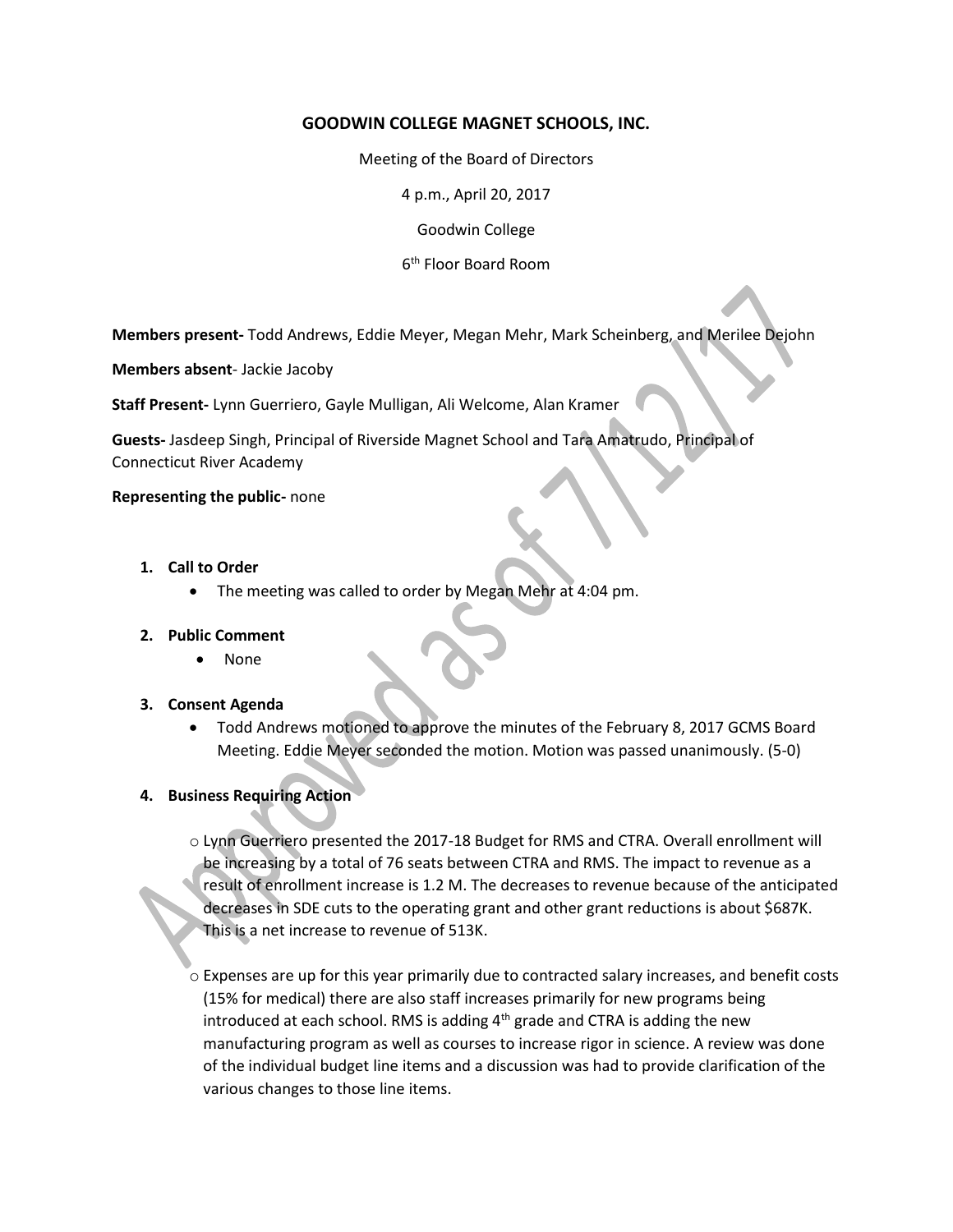- $\circ$  We will be expanding some health services through I.H.S. and the CTRA budget includes an additional counselor. Also, I.H.S. will be working with Goodwin to establish SBHC services through other funding at CTRA and RMS.
- o Tara Amatrudo spoke about the key initiatives for CTRA including:
	- SAT preparation for students and professional development for staff members to increase achievement data
	- Strong focus on science courses- starting as freshman through senior year. Adding additional courses such as: Digital electronics, Manufacturing Design, and Intro to Advanced Manufacturing
	- Curriculum review and updates
	- NEASC Accreditation
	- Training and staffing properly for trauma-sensitive situations. Examples include: deescalation, additional social work support, discipline, and continuing restorative practices
- o Jasdeep Singh spoke about the key initiatives for RMS including:
	- Curricular and programmatic support: Instructional core, math, literacy and social/emotional
	- Developing human capital: "grow teachers to grow students". Specific courses or timeframes per grade. Example: more P.E. for older students, including Spanish in grades Prek-4, developing the flow of curriculum from grade to grade, establishing a "language" that all teachers, parents, and students understand and can be consistent in all grades
	- School Development Plan Examples: Building a diverse library, purchasing technology- *Chromebooks/IPads for grade 3-4*, phonics-*class kits, training, and coaching*, literacy instruction- *Daily 5, teacher books and training, classroom supplies*

# *4a. Resolution GCMS 17-01***- Connecticut River Academy SY 17-18 Budget Approval**

o Todd Andrews motioned to approve the Resolution GCMS 17-01- Connecticut River Academy SY 17-18 Budget Approval. Merilee Dejohn seconded the motion. Motion was passed unanimously. (4-0) Mark Scheinberg was not present during motion.

# *4b. Resolution GCMS 17-02***- Riverside Magnet School SY 17-18 Budget Approval**

Eddie Meyer motioned to approve the Resolution GCMS 17-02- Riverside Magnet School SY 17-18 Budget Approval. Merilee Dejohn seconded the motion. Motion was passed unanimously. (4-0)

## **5. Special Reports**

- **Staff reports on status of magnet schools** No additional reporting
- **6. Adjournment**